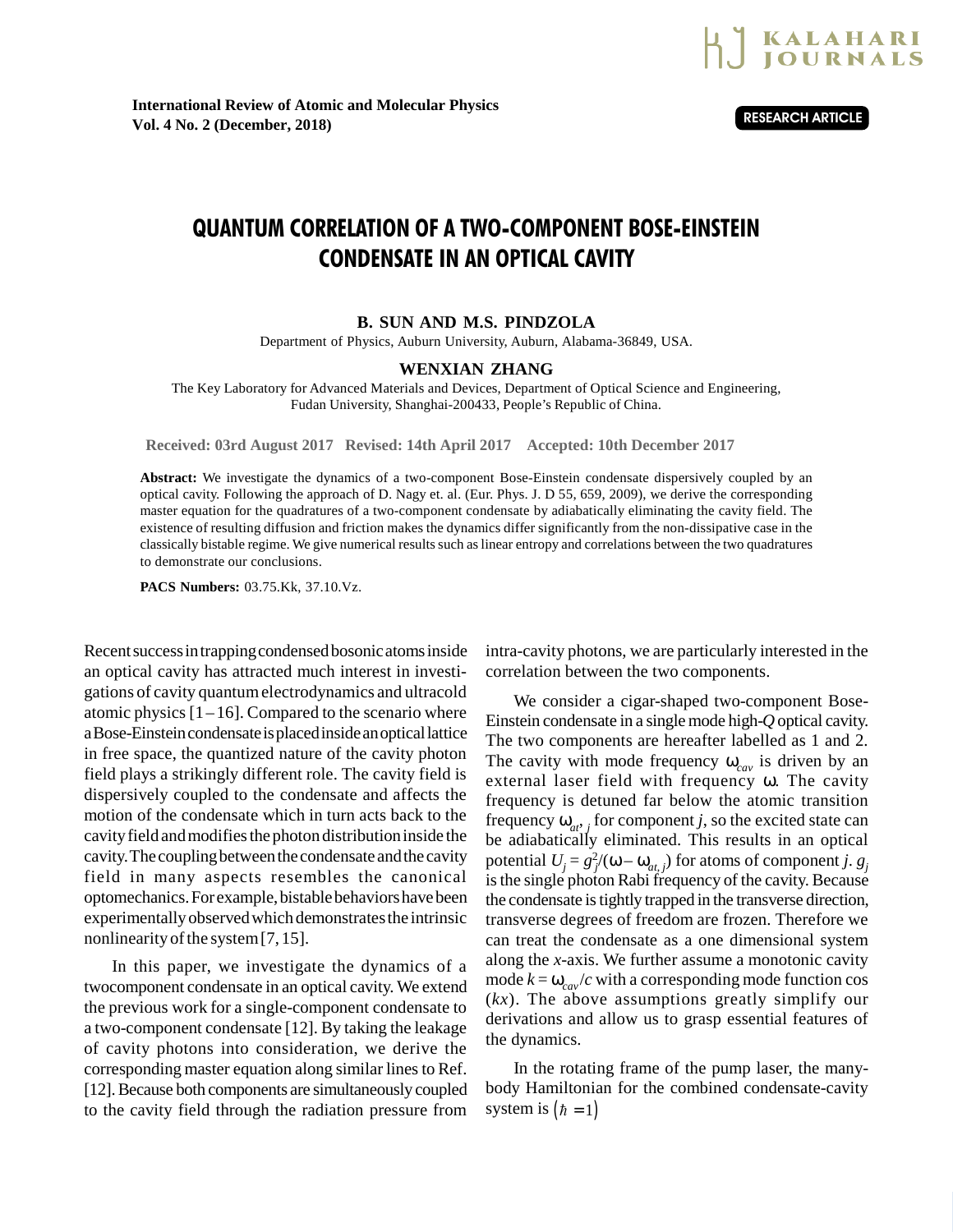$$
H = -\Delta_C a^{\dagger} a + i\eta \left( a^{\dagger} - a \right)
$$
  
+ 
$$
\sum_{j=1,2} \int dx \Psi_j^{\dagger} (x) \left[ -\frac{\nabla^2}{2m_j} + U_j a^{\dagger} a \cos^2 (kx) \right] \Psi_j (x)
$$
  
+ 
$$
\Omega_0 \int dx \left( \Psi_1^{\dagger} (x) \Psi_2 (x) + \Psi_1 (x) \Psi_2^{\dagger} (x) \right) \dots (1)
$$

where  $\Delta_C = \omega - \omega_{cav}$ . The origin is assumed to be located at the center of the cavity.  $a$  and  $a^{\dagger}$  are annihilation and creation operators for cavity photons, respectively, satisfying  $[a, a^{\dagger}] = 1$ .  $\eta$  denotes the amplitude of the driving laser.  $\Psi_j(x)$  and  $\Psi_j^{\dagger}(x)$  are condensate field operators with  $[\Psi_j(x), \Psi_k^{\dagger}(x')] = \delta_{j,k} \delta(x - x') \cdot m_j$  is the atom mass for component *j*. For completeness, we have also included a possible conversion between the two components with a Rabi frequency  $\Omega_0$ . In the above Hamiltonian, we have neglected the *s*-wave scattering between the atoms for the weak atom-atom interaction limit as in previous treatments, e.g. [12]. In the following, we take a similar approach as shown by Nagy et. al. [12] which also serves as a review of the method in Ref. [12].

Restricting the dynamics to the two lowest modes of the condensate, we expand the atomic field operators as  $\Psi_1(x) \propto c_0 + \sqrt{2}c_2 \cos(2kx)$  and  $\Psi_2(x) \propto d_0 + \sqrt{2}d_2 \cos(2kx)$  $(2 kx)$  where  $c_0$ ,  $c_2$ ,  $d_0$ , and  $d_2$  are the usual bosonic operators for the corresponding modes 1 and 2, respectively. The Hamiltonian can be rewritten as

$$
H = \left(-\Delta_C + \frac{N_1 U_1}{2} + \frac{N_2 U_2}{2}\right) a^{\dagger} a + i\eta \left(a^{\dagger} - a\right)
$$
  
+  $4\omega_{R,1} c_2^{\dagger} c_2 + \frac{\sqrt{2}U_1}{4} a^{\dagger} a \left(c_0^{\dagger} c_2 + c_0 c_2^{\dagger}\right)$   
+  $4\omega_{R,2} d_2^{\dagger} d_2 + \frac{\sqrt{2}U_2}{4} a^{\dagger} a \left(d_0^{\dagger} d_2 + d_0 d_2^{\dagger}\right)$   
+  $\Omega_0 \left(c_2^{\dagger} d_2 + c_2 d_2^{\dagger}\right) + \Omega_0 \left(c_0^{\dagger} d_0 + c_0 d_0^{\dagger}\right) \dots (2)$ 

where  $\omega_{R, j} = k^2/(2m_j)$  is the recoil energy for component *j*.  $c_0^{\dagger} c_0 + c_2^{\dagger} c_2 = N_1$  and  $d_0^{\dagger} d_0 + d_2^{\dagger} d_2 = N_2$ . *N<sub>j</sub>* is the atom number of component *j*. We can immediately see that, for  $\Omega_0 \neq 0$ , both  $N_1$  and  $N_2$  are time dependent. This makes the dynamics rather complicated and it seems not possible for a simple analytic treatment. Therefore, we focus on the case with  $\Omega_0 = 0$  in the following discussions. We also note that the above Hamiltonian is quadratic in  $c_{0,2}$  and  $d_{0,2}$  and in principle can be diagonalized by a unitary transformation. However, such a transformation

depends on  $a^{\dagger}a$  which actually brings more complexity to the above problem.

Therefore, we closely follow the approach which is shown in Ref. [12]. To begin with, we assume the depletion from the ground state is small, i.e.  $c_0 \simeq \sqrt{N_1}$  and  $d_0 \simeq$  $N_2$ , and introduce the quadratures

$$
X_1 = \frac{1}{\sqrt{2}} (c_2^{\dagger} + c_2), \qquad Y_1 = \frac{i}{\sqrt{2}} (c_2^{\dagger} + c_2),
$$
  

$$
X_2 = \frac{1}{\sqrt{2}} (d_2^{\dagger} + d_2), \qquad Y_2 = \frac{i}{\sqrt{2}} (d_2^{\dagger} - d_2).
$$

The Hamiltonian becomes

$$
H = -\tilde{\Delta}_C a^{\dagger} a + i\eta \left( a^{\dagger} - a \right)
$$
  
+ 
$$
\sum_{j=1,2} \left[ 2\omega_{R,j} \left( X_j^2 + Y_j^2 \right) + u_j a^{\dagger} a X_j \right],
$$
  

$$
\tilde{\Delta}_C = \Delta_C - \frac{N_1 U_1}{2} - \frac{N_2 U_2}{2},
$$
  

$$
u_j = \frac{\sqrt{N_j} U_j}{2}.
$$
 (3)

The corresponding Heisenberg–Langevin equation is

$$
\dot{a} = \left[ i \left( \tilde{\Delta}_C - \sum_j u_j X_j \right) - k \right] a + \eta + \xi, \dots (4a)
$$
  

$$
\dot{X}_j = 4\omega_{R,j} Y_j, \qquad \dots (4b)
$$

$$
\dot{Y}_j = -4\omega_{R,j}X_j - u_j a^\dagger a \qquad \qquad \dots (4c)
$$

where  $\langle \xi(t) \xi^{\dagger}(t') \rangle = 2k \delta(t - t')$  and *k* is the cavity decay rate.

For typical experimental conditions with  $k > \omega_R$ , we can adiabatically eliminate the cavity photon field. We then obtain

$$
a(t) = \alpha(t) + \Sigma(t),
$$
  
\n
$$
\alpha(t) = \frac{\eta}{k - i\Delta},
$$
  
\n
$$
\Delta = \tilde{\Delta}_C - \sum_j u_j X_j,
$$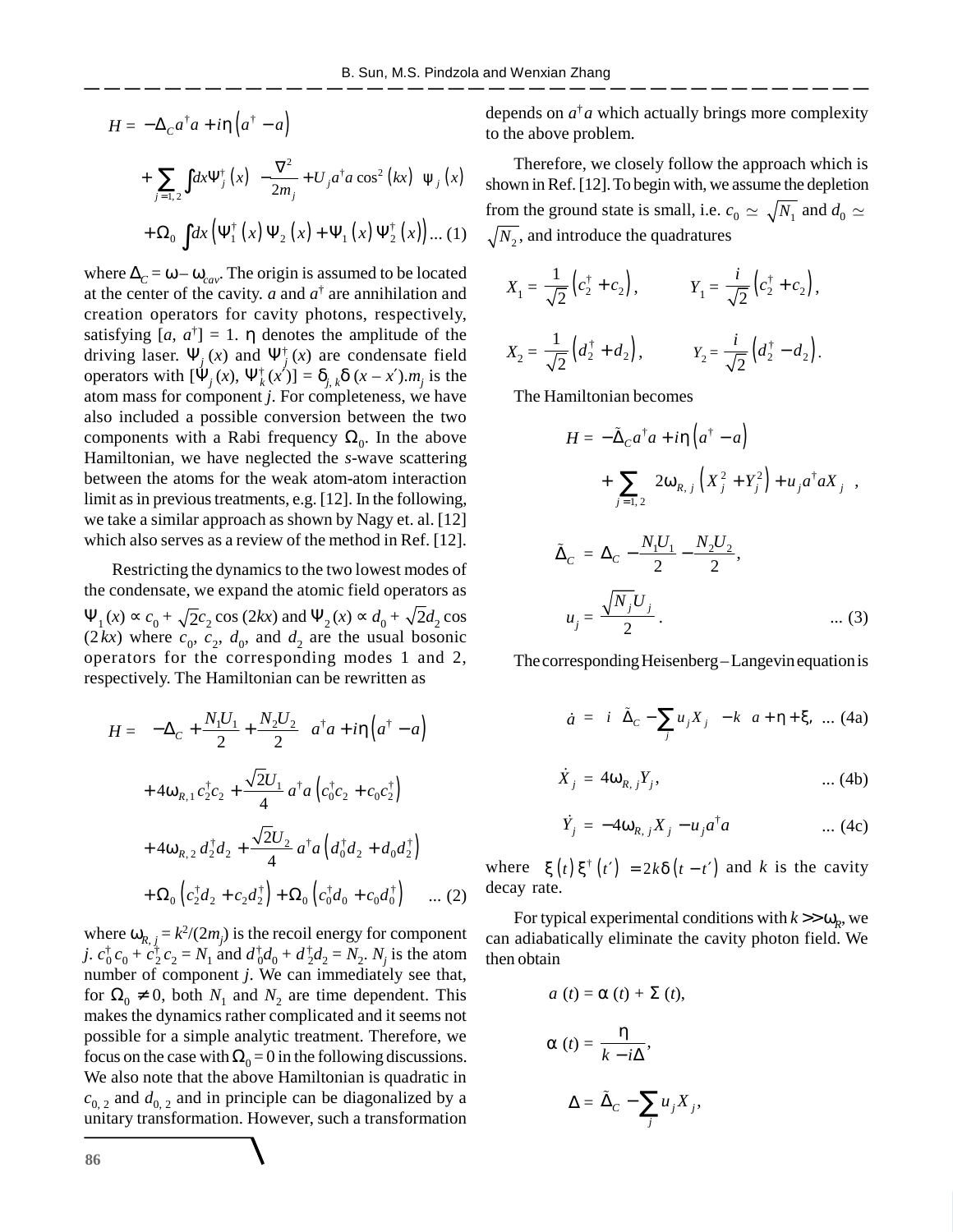$$
\Sigma(t) = \int_0^t e^{(i\Delta - k)(t - t')} \xi(t') dt'.
$$

We note that  $\alpha$  (*t*) is an operator valued function of operators  $X_j$  which shows the back-action of the condensate on the cavity field. The subsequent bistability has been observed experimentally [7]. Here the resulting expressions for the cavity photon field is formally identical to the single component case. This is not surprising since the cavity is subject only to the combined effect of the two-component condensate. The only non-vanishing second order correlation function for the noise term is

$$
\langle \Sigma(t) \Sigma^{\dagger}(t') \rangle = e^{i\Delta(t-t')} \left( e^{-k|t-t'|} - e^{-k(t+t')} \right), \qquad \dots (5)
$$

which is further approximated by a Lorentzian function

$$
\langle \Sigma(t) \Sigma^{\dagger}(t') \rangle \simeq \frac{2k}{\Delta^2 + k^2} \delta(t - t') ...
$$
 (6)

Therefore, the cavity intensity with a noise term can be written as

$$
a^{\dagger} a = |\alpha(t)|^2 + \Xi(t),
$$
  

$$
\langle \Xi(t) \Xi(t') \rangle = D\delta(t - t'),
$$
  

$$
D = \frac{2k\eta^2}{(k^2 + \Delta^2)^2}.
$$
...(7)

We note that the fluctuation of the cavity field is affected by operator ∆ which depends explicitly on operators *X<sup>j</sup>* , again showing the back-action of the condensate. Since the fluctuation of the cavity field is solely related to  $\Delta$ , our derivations below will resemble that of the single component condensate. As in Ref. [12], we are motivated to perform a perturbative analysis on operators  $Y_j$  assuming that the recoil energy is much smaller compared to other energy scales.

We are looking for the amplitude in the following form:

$$
\alpha\left(\left\{X_j\right\},t\right) = \alpha_0\left(\left\{X_j\right\}\right) + \frac{1}{2}\sum_j \left\{Y_j,\alpha_1^{(j)}\left(\left\{X_j\right\}\right)\right\},\tag{8}
$$

which is essentially the first order correction to the adiabatic elimination. Here the notation of  $\{O_j, O_k\}$  means the anti-commutator of the two enclosed operators  $O_i$ 

and  $O_k$  and  $\{O_j\}$  stands for the collection of operators. We can see that, to the first order correction, there will be a corresponding correction on *Y<sup>j</sup>* for each component. In its most general form, the coe.cient in front of  $Y_i$ depends on both quadratures  $X_1$  and  $X_2$ .

With the help of the identity

$$
\frac{d\alpha}{dt} = \frac{\partial \alpha}{\partial t} + \sum_{j} 2\omega_{R,j} \left\{ Y_j, \frac{\partial \alpha}{\partial X_j} \right\}, \qquad \dots (9)
$$

we obtain terms in the order of  $Y_j$  by comparing Eq. (4a) and Eq. (8).

The zeroth order term gives

$$
\alpha_0\left(\left\{X_j\right\}\right) = \frac{\eta}{k - i\Delta},\tag{10}
$$

and the first order term gives

$$
\alpha_1^{(j)}\left(\left\{X_j\right\}\right) = \frac{4\omega_{R,j}}{i\Delta - k} \frac{\partial \alpha_0}{\partial X_j}
$$

$$
= 4i\omega_{R,j} \frac{u_j \eta}{\left(k - i\Delta\right)^3}.
$$
 (11)

Finally we express the cavity .eld intensity up to the first order of *Y<sup>j</sup>*

$$
a^{\dagger} a = \frac{1}{2} (\alpha^* \alpha + \alpha \alpha^*)
$$
  
=  $|\alpha_0|^2 + \frac{1}{2} \sum_j \{ Y_j, \alpha_0^* \alpha_1^{(j)} + \alpha_0 \alpha_1^{(j)*} \},$  ... (12)

from which we can extract the friction force on component *j* as

$$
\mathcal{F}_j = -u_j \left( a^\dagger a - |\alpha_0|^2 \right)
$$
  
=  $-\frac{1}{2} u_j \sum_k \left\{ Y_k, \alpha_0^* \alpha_1^{(k)} + \alpha_0 \alpha_1^{(k)*} \right\}$   
=  $-\frac{1}{2} u_j \sum_k \left\{ Y_k, \Gamma_k \left( \left\{ X_j \right\} \right) \right\}$  ... (13)

with

$$
\Gamma_k(\lbrace X_j \rbrace) = -16\omega_{R,k} \frac{u_k \eta^2 k \Delta}{\left(k^2 + \Delta^2\right)^3}.
$$
 (14)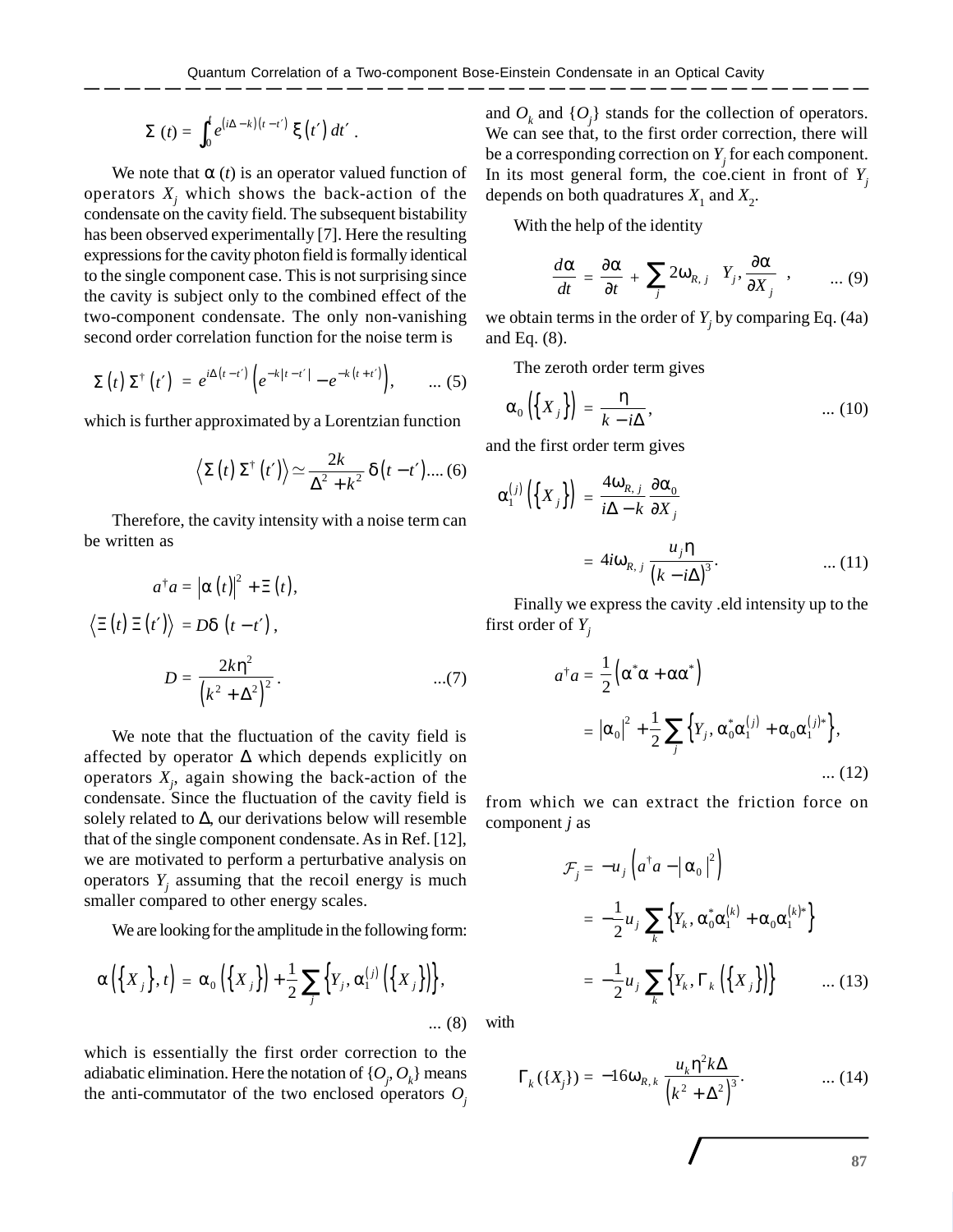We note that both  $\mathcal{F}_j$  and  $\Gamma_j(\{X_j\})$  are proportional from which we obtain  $u_j$ . Thus the intra-species friction force is ∝ *u*<sup>2</sup> and the inter-species friction force  $\propto u_1 u_2$ .

After adiabatically removing the cavity field, the reduced equations of motion for the quadratures are given by

$$
\dot{X}_j = 4\omega_{R,j}Y_j,
$$
\n
$$
\dot{Y}_j = -4\omega_{R,j}X_j - u_j |\alpha_0|^2
$$
\n
$$
= -\frac{1}{2}u_j \sum_k \left\{ Y_k, \Gamma_k \left( \left\{ X_j \right\} \right) + u_j \Xi \right\} \dots (15)
$$

We note that the friction term takes a quadratic form of  $u_j$  and the dissipation term a linear form of  $u_j$ , which is a manifest of the fluctuation-dissipation theorem.

The master equation corresponding to the above quantum Langevin equations should be in the following form

$$
\dot{\rho} = -i \Big[ H_{\text{eff}}^-, \rho \Big] + \mathcal{L}_{\text{fric}}^-\rho + \mathcal{L}_{\text{diff}}^-\rho,
$$
\n
$$
H_{\text{eff}} = \sum_j 2\omega_{R,j} \Big( X_j^2 + Y_j^2 \Big) - \frac{\eta^2}{k} \operatorname{arc} \tan \Big( \frac{\Delta}{k} \Big),
$$
\n
$$
\mathcal{L}_{\text{fric}}^-\rho = -\big( i/2 \big) \sum_j \Big[ g_j \Big( \big\{ X_j \big\} \Big), \big\{ Y_j, \rho \big\} \Big],
$$
\n
$$
\mathcal{L}_{\text{diff}}^-\rho = -\Big[ d \Big( \big\{ X_j \big\} \Big), \Big[ d \Big( \big\{ X_j \big\} \Big), \rho \Big] \Big] \qquad \dots (16)
$$

where  $L_{\text{fric}}$  takes a form similar to the famous Caldeira– Leggett master equation [17].

We need the exact form of  $g_j(\lbrace X_j \rbrace)$  and  $d(\lbrace X_j \rbrace)$  to construct the full master equation. To this end, we note that  $g_j({X_j})$  is related to the drifting of  $Y_j$  which can be determined by matching  $\langle Y_i \rangle$  from the master equation and the Heisenberg–Langevian equation. Similarly, *d*  $({X<sub>j</sub>})$  is related to the diffusion of  $Y<sub>j</sub>$  which can be determined by matching  $\langle Y_j^2 \rangle$ .

For the friction term  $(k \neq j)$ , we have

$$
\frac{\partial_{gk}}{\partial X_j} = u_j \Gamma_k = -16\omega_{R,j} \frac{u_j u_k \eta^2 k \Delta}{\left(k^2 + \Delta^2\right)^3} \qquad \dots (17) \qquad \qquad G\left(X\right) = -4 \frac{\omega_R u k \eta^2}{\left(k^2 + \left(\tilde{\Delta}_c - uX\right)^2\right)^2}
$$

$$
g_{k}(\lbrace X_{j} \rbrace) = -4\omega_{R,k} \frac{u_{k}k\eta^{2}}{\left(k^{2} + \Delta^{2}\right)^{2}}.
$$
 ... (18)

For the diffusion term, we have

$$
2\left(\frac{\partial d}{\partial x_j}\right)^2 = u_j^2 D\left(\left\{X_j\right\}\right) \qquad \qquad \dots (19)
$$

from which we obtain

$$
d\left(\left\{X_j\right\}\right) = \frac{\eta}{\sqrt{k}} \operatorname{arc} \tan\left(\frac{\Delta}{k}\right). \tag{20}
$$

In general, the dynamics for the above master equation is computationally difficult to solve. In the following, we concentrate on a specific case with  $\omega_{R, 1} = \omega_{R, 2} = \omega_R$ , i.e. the two components refer to two different internal states for the same alkali (there is no conversion between them since  $\Omega_0 = 0$ ). *u<sub>j</sub>* can be changed by using different atom numbers  $N_j$ . Denoting  $g_k(\lbrace X_j \rbrace) = u_k \tilde{G}$ , we have

$$
\tilde{G} = -4 \frac{\omega_R k \eta^2}{\left(k^2 + \Delta^2\right)^2}, \qquad \qquad \dots (21)
$$

independent of atomic species. The friction term is *Lfric* ρ

$$
= -(i/2)\sum_j \Big[\tilde{G}\Big(\big\{X_j\big\}\Big),u_j\,\big\{Y_j,\rho\big\}\Big].
$$

By making coordinate transformations  $(u^2 = u_1^2 + u_2^2)$ 

$$
X_1 = \frac{u_1 X + u_2 x}{u}, \qquad X_2 = \frac{u_2 X - u_1 x}{u},
$$

$$
Y_1 = \frac{u_1 Y - u_2 y}{u}, \qquad Y_2 = \frac{u_2 Y - u_1 y}{u}, \dots (22)
$$

we can rewrite the master equation as

$$
\dot{\rho} = -i \left[ H_{eff.} \rho \right] + \mathcal{L}_{fric} \rho + \mathcal{L}_{diff} \rho
$$
  
\n
$$
H_{eff} = 2 \omega_R (X^2 + Y^2 + x^2 + y^2)
$$
  
\n
$$
-\frac{\eta^2}{k} \arctan \left( \frac{\tilde{\Delta}_c - uX}{k} \right)
$$
  
\n
$$
\mathcal{L}_{fric} \rho = -(i/2) \sum_j \left[ G(X), \{Y, \rho\} \right]
$$
  
\n
$$
G(X) = -4 \frac{\omega_R u k \eta^2}{\left( k^2 + \left( \tilde{\Delta}_c - uX \right)^2 \right)^2}
$$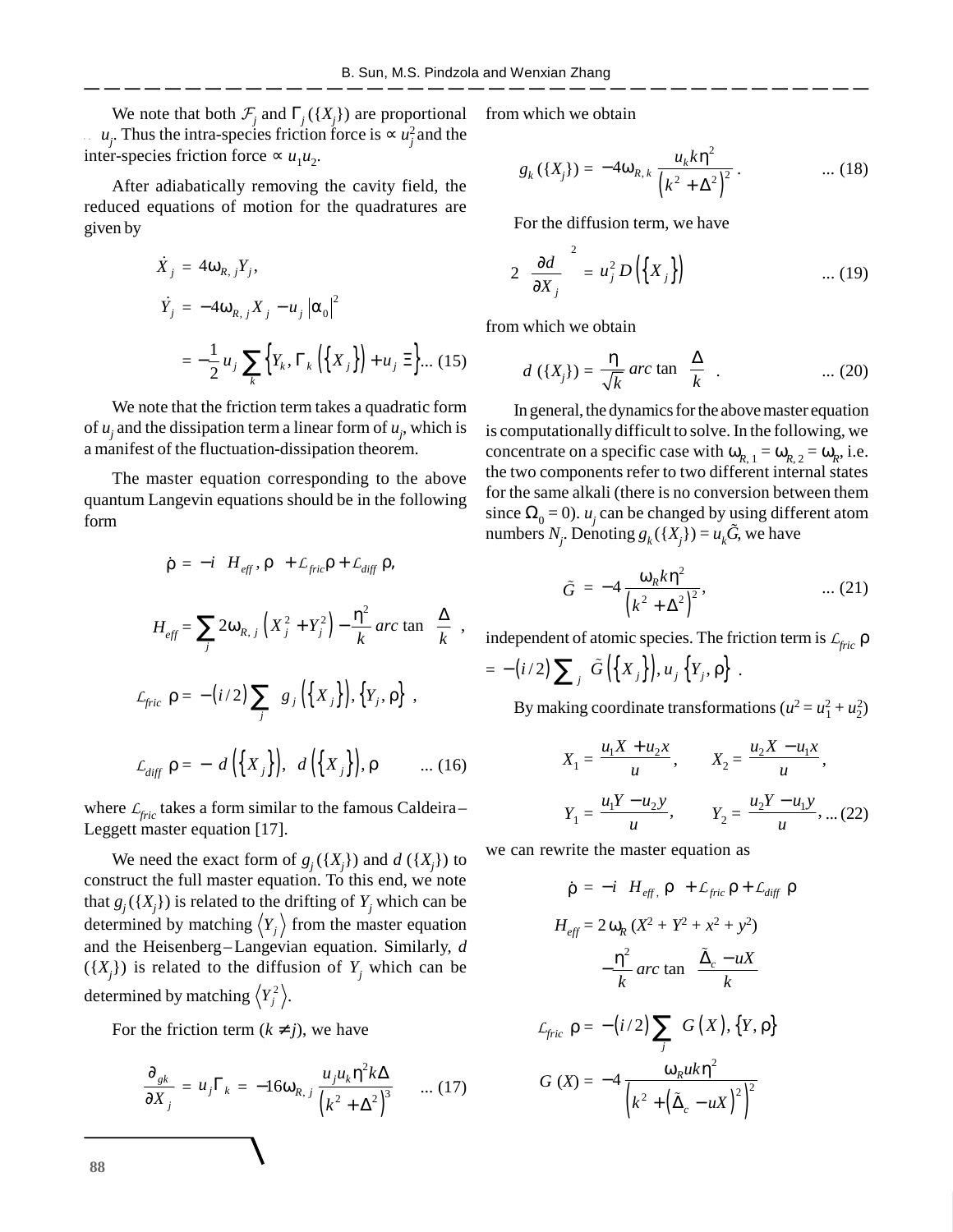$$
\mathcal{L}_{diff} \rho = -\left[d(X), \left[d(X), \rho\right]\right]
$$
\n
$$
d(X) = \frac{\eta}{\sqrt{k}} \operatorname{arc} \tan\left(\frac{\tilde{\Delta}_c - uX}{k}\right) \qquad \dots (23)
$$

We can immediately see that the master equation is separable in the center of mass coordinates (*X*, *Y*) and the relative coordinates  $(x, y)$ . This allows us to treat them separately. Here  $u_j$  plays the role of effective mass in the coordinate transformations. Note that  $u_j$  is not proportional to  $N_j$  but  $\sqrt{N}_j$  . The radiation pressure from the cavity acts only on the center of mass motion of the twocomponent condensate and has no influence on the corresponding relative motion. We emphasize that the decoupling of the center of mass and relative motion is also clear from Eqs (4a)-(4c) where the relative motion is decoupled from the center of mass motion under the transformation (Eq. 22). Both the friction term and the noise term have been cancelled out in the relative motion.

We assume the initial density matrix separable in the center of mass and relative motion, i.e.  $\rho$  ( $t = 0$ ) =  $\rho_s$ (*X*, *X*<sup>'</sup>, *t* = 0)  $ρ<sub>o</sub>(x, x')$  with  $ρ<sub>o</sub>(x, x') = φ<sub>0</sub>(x) φ<sub>0</sub>(x')$  where  $φ<sub>0</sub>$ (*x*) is the lowest eigenstate of the harmonic oscillator, 2 ( $x^2 + y^2$ ). Therefore, at any time *t*,  $\rho_s(X, X', t)$  satisfies

$$
\dot{\rho}_s = -i \left[ H_{\text{eff}, s}, \rho_s \right] + \mathcal{L}_{\text{fric}} \rho_s + \mathcal{L}_{\text{diff}} \rho_s \dots (24)
$$

$$
H_{\text{eff}}, \, _s = 2\omega_R (X^2 + Y^2) - \frac{\eta^2}{k} \arctan\left(\frac{\tilde{\Delta}_c - uX}{k}\right)
$$

By reducing the original two-component problem to a one-body problem, we can numerically integrate the master equation (Eq. 24) and compute the dynamics for various operators. Because of the large parameter space, we do not want to explore every possible cases. Instead, we focus on a representative case which is also discussed in Ref.  $[12]$ :  $k = 342.1 \omega_R$ ,  $\tilde{\Delta}_c = -825 \omega_R$ ,  $u = 169.74 \omega_R = \sqrt{2}u_1 =$  $2u_2$ , and  $\eta = 120 \omega_R$ . We will consistently use these parameters unless otherwise specified. For these parameter values, it turns out that the potential in *Heff*,*<sup>s</sup>* exhibits a double well structure which falls into the socalled bistability regime. Such a regime has been discussed in detail [12] and we simply quote their results here.

The initial state for  $\rho_s$  is chosen as  $\rho_s(t=0) = |\psi(t=0)|$ 0)  $\langle \psi(t=0) | \text{ with } \langle X | \psi(t=0) \rangle = 1/\sqrt{2} (\psi_0(X) + \psi_1(X)).$  $ψ<sub>1</sub>(X)$ ).  $ψ<sub>0</sub>$ , 1 (*X*) are the two lowest eigenstates of  $H_{\text{eff},s}$ . Due to the double well structure, the initial state  $\Psi(X)$  is mostly localized in the left potential well. Without dissipation and friction, there will be Josephson oscillations between the two potential wells. The existence of diffusion and friction alters the dynamics significantly.

To demonstrate the difference, we numerically solve the master equation and our results are shown below. We first compute  $\langle X_1 \rangle$  as function of time *t*. From the transformation of Eq. (22), we have  $\langle X_j \rangle = \frac{u_j}{u_j}$ *X*  $\frac{1}{u}\langle X\rangle$ .

Therefore,  $X_1$  and  $X_2$  show the same behavior as in the single component case. This result is easy to understand since the radiation pressure always drives the two components in phase. More interestingly, the amplitude of  $\langle X_j \rangle$  is proportional to  $u_j$  which implies that the average displacement depends linearly on the square root of atom number. Recall in this study we have neglected the *s*-wave scattering potential, this dependence on atom number is purely a back action of the cavity field and differs from the usual nonlinearity with the mean field approximation. Our numerical results are shown in Fig. 1. We can clearly see damped oscillations due to diffusion and friction since there will be coherent oscillation between the two wells if there are no friction and dissipation. Similar results are also reported in Ref. [12]. The decay rate is found to be about 10 times larger than the Josephson tunnelling rate so that Josephson oscilla-tions are strongly suppressed [12]. As a consequence, the intra-cavity field intensity  $\langle a^{\dagger} a \rangle$  is expected to show a similar damped behavior. Such a damping will reduce the average intracavity photon. From Eq. (12) and the transformation of Eq. (22), we have

$$
\langle a^{\dagger} a \rangle = \left\langle \left| \alpha_0 \right|^2 + \left\{ Y, \frac{-8\omega_R k \eta^2 u \left( \tilde{\Delta}_c - uX \right)}{\left( k^2 + \left( \tilde{\Delta}_c - uX \right)^2 \right)^3} \right\} \right\rangle.
$$
  
... (25)

The first term is the leading term where it already takes the back action of condensed atoms into consideration. The second term is merely a first order correction and does not play important role for the chosen parameters. The numerical results are shown in Fig. 2. It is easy to observe that there is roughly a  $\pi$  phase between  $X_1$  and  $\langle a^{\dagger} a \rangle$ . This can be seen from Eq. (10) where  $\alpha_0$  is inversely related to  $\Delta$ . So a local maximum in  $\alpha_0$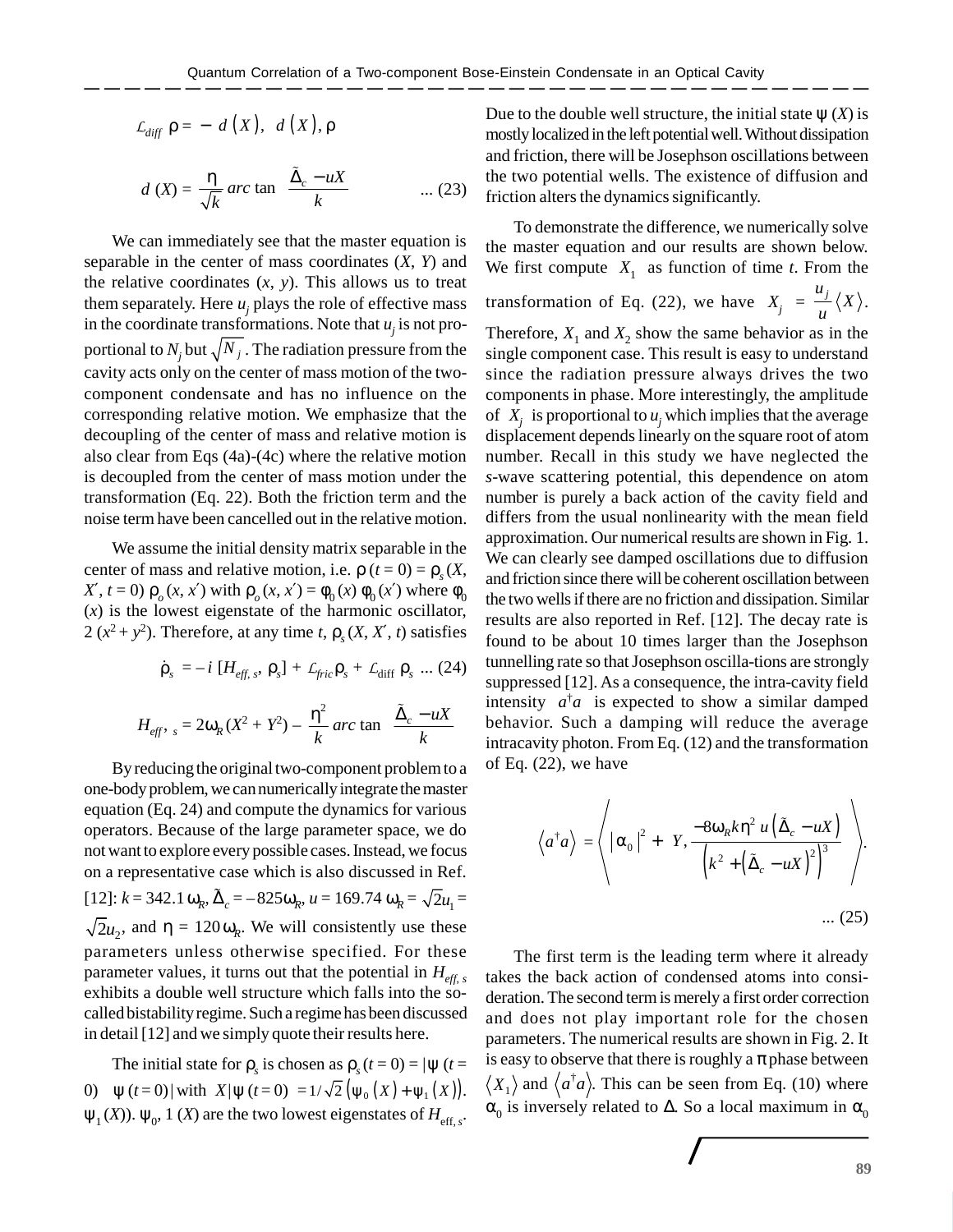

**Fig. 1:**  $\langle X_1 \rangle$  as function of time *t*. Time is in unit of  $1/\omega_R$ .



**Fig. 2:**  $\langle a^{\dagger}a \rangle$  as function of time *t*. Time is in unit of  $1/\omega_R$ .

corresponds to a local minimum in  $\langle X_1 \rangle$  and vice verse. However, both  $\langle X_1 \rangle$  and  $\langle a^\dagger a \rangle$  saturate to finite values.

For friction and diffusion process, mixedness is another important quantity that deserves some discussions. It is defined as  $S = 1 - Tr(\rho^2) = 1 - Tr(\rho_s^2)$ . Mixedness characterizes the loss of coherence in a quantum system. Without diffusion and friction,  $\rho$  is always associated with a single pure state and *S* will always be 0. However, this is not the case when we include diffusion and friction as can be seen from our numerical results in Fig. 3. It turns out that there are two major differences compared to  $\langle X_1 \rangle$  and  $\langle a^{\dagger} a \rangle$ . First, we find that *S* is a monotonically increasing function of time *t* despite the oscillations in  $\langle X_1 \rangle$  and  $\langle a^\dagger a \rangle$ . Second, the mixedness of our state increases at a time scale of  $\sim 0.1$  which is much



**Fig. 3:** Linear entropy *S* (mixedness) as function of time *t*. Time is in unit of  $1/\omega_R$ .

smaller than the oscillation period  $\langle X_1 \rangle$  and  $\langle a^{\dagger} a \rangle$ . Denoting the time scale of Josephson oscillation, damped oscillation, and mixedness as  $\tau_j$ ,  $\tau_p$ , and  $\tau_M$ , respectively, they satisfy  $\tau_J \sim 6\tau_D$  and  $\tau_D \gg \tau_M$  in the current model. This clearly shows that the di.usion term plays a dominant role.

For a two-component condensate, we are particularly interested in the correlation dynamics between different q u a d r a t u r e s u n d e r a c o m m o n r a d i a t i o n f i e l d , e . g . *X*<sup>1</sup>  $X_1$  and  $X_2, X_1$  and  $Y_2$ . While such correlation effect is absent in a single component condensate, it naturally arises in the two component case. To this end, we define the normalized covariance for two operators *P* and *Q* to characterize the degree of correlation

$$
C(P,Q) = \frac{\langle PQ \rangle + \langle QP \rangle - 2 \langle P \rangle \langle Q \rangle}{2 \sqrt{\Delta P^2 \Delta Q^2}}
$$

If  $P = Q$ ,  $C(P, Q) = 1$ . If *P* and *Q* are not correlated,  $C(P, Q) = 0$ . Therefore,  $C(P, Q)$  gives an overall feature of correlation. From the transformation of Eq. (22), we can obtain various expressions for  $C(X_j, X_k)$  and  $C$  $(X_j, Y_k)$ . For example, we have

.

$$
C(X_1, X_2) = \frac{\frac{u_1 u_2}{u^2} (\Delta X^2 - \Delta x^2)}{\prod_{j} \left(\frac{u_j^2}{u^2} (\Delta X^2 - \Delta x^2) + \Delta x^2\right)^{\frac{1}{2}}} \dots (26)
$$

Our numerical results for  $C(X_1, X_2)$  as function of time *t* are shown in Fig. 4. Other  $C(X_j, Y_k)$  shows similar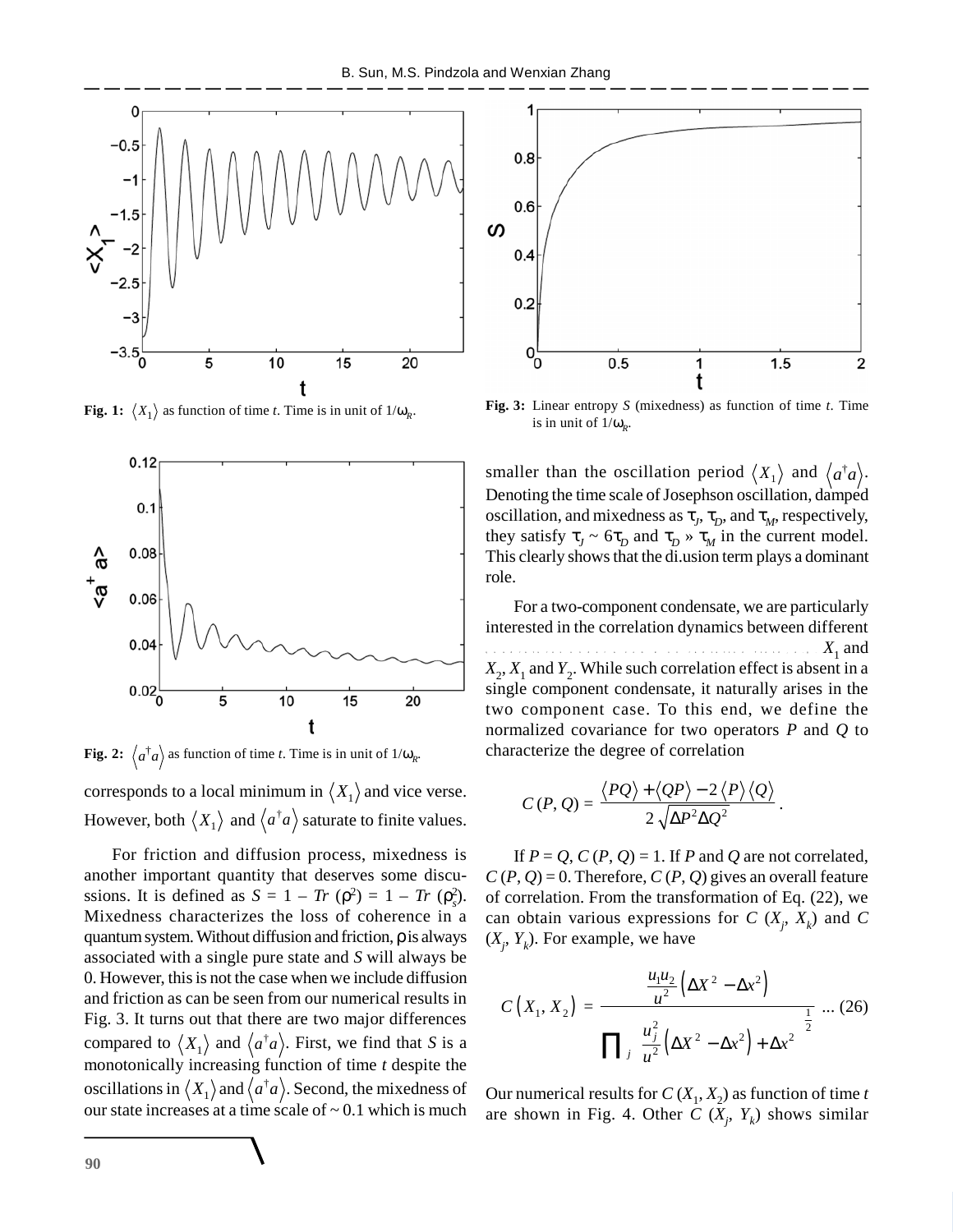

**Fig. 4:** Covariance  $C(X_1, X_2)$  as Function of time *t*. Time is in unit of  $1/\omega_R$ 

patterns and will not be addressed any more. From Fig. 4, we can see that, in spite of a few small amplitude oscillations at the initial stage, the overall trend of *C*  $(X_1, X_2)$  is to increase and saturate to a constant value. While the time scale associated with the increase stage is similar to that of mixedness, the time scale of small amplitude oscillations is about the same as that in  $\langle X_1 \rangle$ and  $\langle a^{\dagger} a \rangle$ . The damping effect due to diffusion and friction dominates the Josephson tunnelling effect in the condensate dynamics. It may be surprising that correlation between  $X_1$  and  $X_2$  may increase to such an extent in the presence of dissipation and diffusion. Analysis show that the wave packet actually becomes more flatten due to dissipation and diffusion. Such a phenomenon is a direct result of the condensate motion driven by a common cavity field. It is analogous to the so-called environment-assisted entanglement [18].

To further show the dependence of  $C(X_1, X_2)$  on  $u_1/u_2$ , we present our numerical results in Fig. 5 with fixed  $u = 169.74 \omega_R$  at  $t = 24/\omega_R$ . We find the peak is achieved for  $u_1 = u_2$ , i.e. the two quadratures are symmetrically coupled to the cavity field. This can be easily understood since the two quadratures are coupled to the cavity field in the same fashion and  $u_j$  is the only parameter that is associated with quadrature *X<sup>j</sup>* .

In conclusion, we have shown the dynamics for a two component Bose-Einstein condensate which is dispersively coupled to a high-*Q* optical cavity. By adiabatically eliminating the cavity field, we obtain a master equation for the quadratures of a two-component condensate. As a result of diffusion and friction, the



**Fig. 5:** Covariance *C* ( $X_1$ ,  $X_2$ ) as Function of  $u_1/u_2$  for Fixed  $u = 169.74 \omega_R$  at  $t = 24/\omega_R$ .

dynamics exhibits a strong damping effect which is different from the non-dissipative case. We give our numerical results for the average of quadratures and the intensity of the intra-cavity field as a function of time. We also present the time dependence of linear entropy and normalized covariance between quadratures of the condensate. All of these demonstrate that damping plays an important role in the dynamics for a two-component condensate. For a future study, we plan to investigate the effect due to transition between the two components. We hope our results reported here can be helpful to ongoing experimental efforts in exploring the combined condensate-cavity system.

We thank J. Ludlow for proof reading our manuscript. This work is supported by NSF Theoretical Physics under a grant to Auburn University.

## **REFERENCES**

- [1] J.A. Sauer, K.M. Fortier, M.S. Chang, C.D. Hamley, and M. S. Chapman, *Phys. Rev. A.*, **69**, 051804(R), (2004).
- [2] F. Brennecke, T. Donner, S. Ritter, T. Bourdel, M. Köhl, and T. Esslinger, Nature (London), **450**, 268 (2007).
- [3] Y. Colombe, T. Steinmetz, G. Dubois, F. Linke, D. Hunger, and J. Reichel, Nature (London), **450**, 272 (2007).
- [4] S. Slama, S. Bux, G. Krenz, C. Zimmermann, and P.W. Courteille, *Phys. Rev. Lett.*, **98**, 053603 (2007).
- [5] S. Gupta, K.L. Moore, K.W. Murch, and D.M. Stamper-Kurn, *Phys. Rev. Lett.*, **99**, 213601 (2007).
- [6] K.W. Murch, K.L. Moore, S. Gupta, and D.M. Stamper-Kurn, *Nat. Phys.*, **4**, 561 (2008).